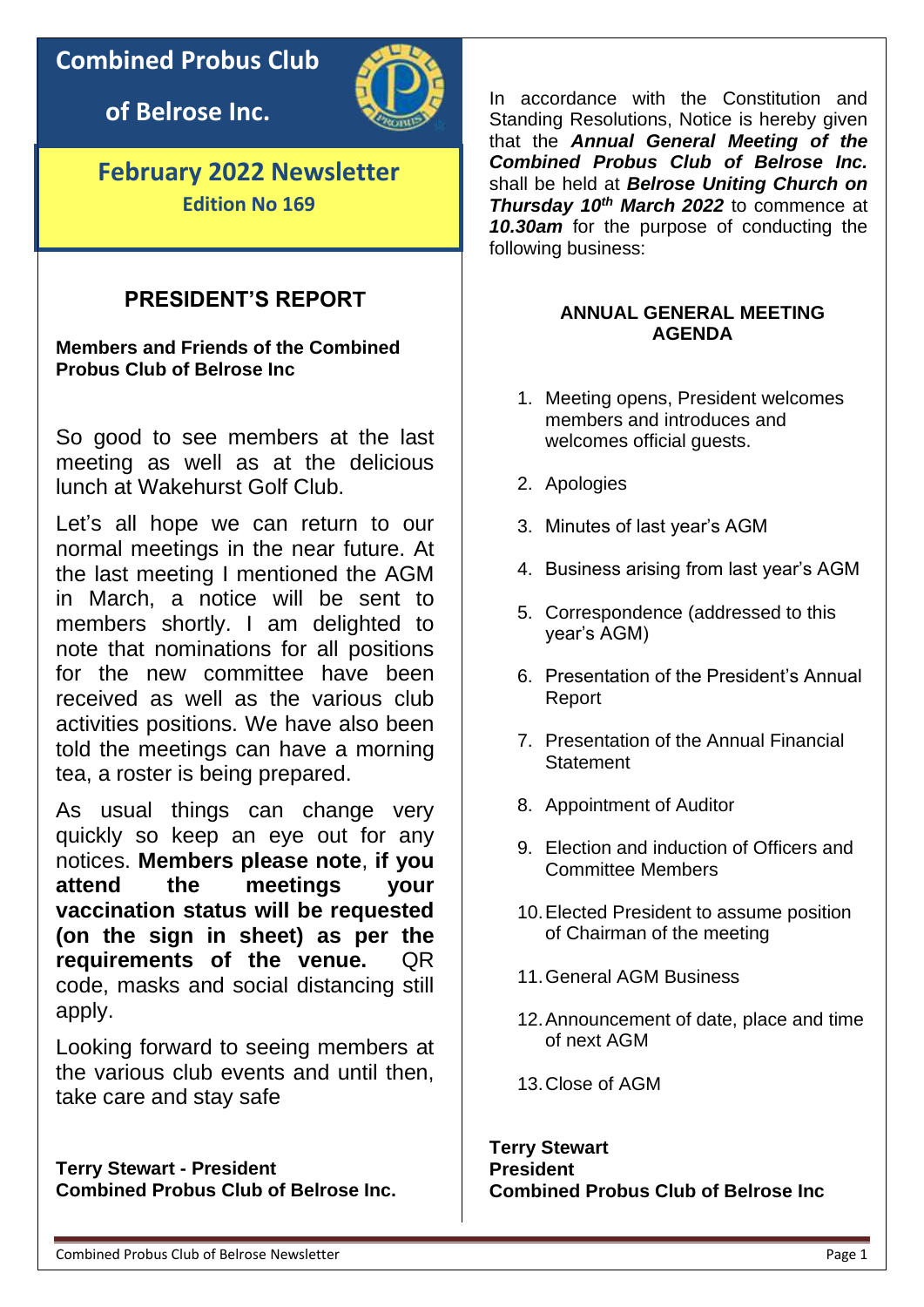## MINUTES OF THE 14TH ANNUAL GENERAL MEETING OF

## THE COMBINED PROBUS CLUB OF BELROSE INC

HELD AT THE UNITING CHURCH MORGAN ROAD BELROSE ON THURSDAY 11TH MARCH 2021

Meeting Started at 10.32am

## **Attendance**

The current financial membership stands at 126 comprising 72 ladies and 54 gentlemen. There are 2 non active members and there is a waiting list of 33; 24 ladies and 9 gents

Members present 95, absent 3, apologies 26 and leave of absence 2

## **President Terry Stewart**

President Terry welcomed members and explained the proceedings for the AGM.

Minutes of the last AGM held on 14 March 2020 had been published on the website.

Proposed Geoff Jones seconded Malcolm McLean that the minutes be taken as a correct record of the meeting. Carried

Business arising from those minutes NIL

Inwards correspondence addressed to this AGM

A letter was received and responded to and both the letter and response were broadcast to members. The matters raised are scheduled to be addressed at the next committee meeting on 25 March 2021

Outwards correspondence in relation to these year's AGM;

The information package containing paperwork for the members to consider was emailed to members and 3 copies were sent via Australia Post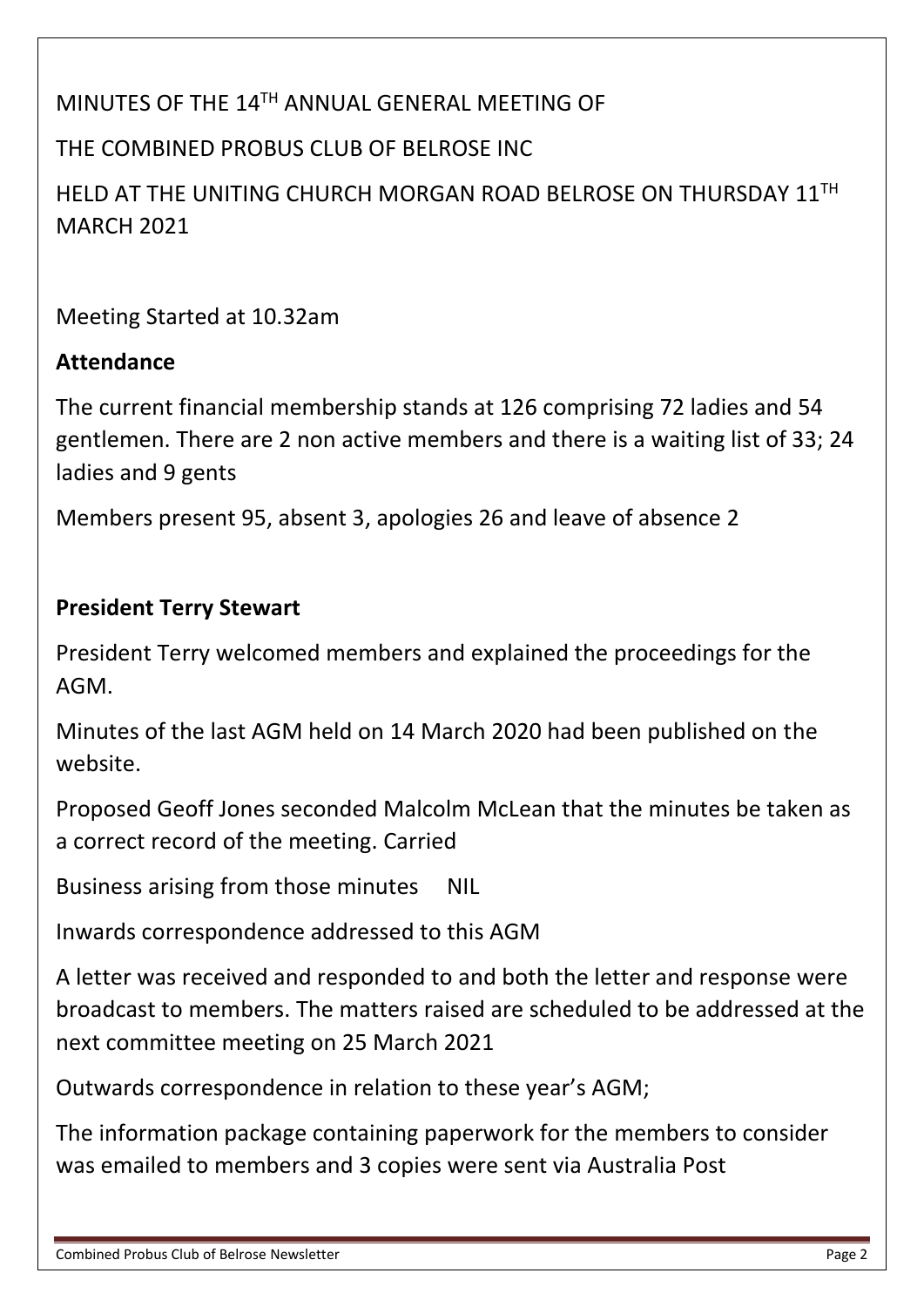## REPORTS

## **President's report**:

President Terry's report was included in the information package.

He thanked all members who had served on the committee and the support members who work so effectively in the background to help the club function and to ensure that all is ready for the meetings and who afterwards clear up the premises. Terry in particularly thanked the members who are retiring from the committee; Liz Pawsey - social, Chris Wood - treasurer; and the continuing members

Geoff Jones moved and Kevin Radford seconded that the president's report be accepted

## **Treasurers report Chris Wood**

The treasurers report, auditor's report and audited financial statements were sent to members with the AGM package

Chris repeated that he was retiring as treasurer and that a new treasurer is needed. Chris is happy to assist the new treasurer

There were no questions from the floor

Chris moved that the audited financial statements for the financial year ended 31 December 2020 be accepted. Seconded Mike Staniland. Carried

## **Honorary Auditor**

Chris moved that, Bill Hardman, who has indicated his willingness to continue in his role as honorary auditor, be appointed as honorary auditor for the financial year ending 31 December 2021

Seconded Malcolm Mclean. Carried

## **Annual membership fees**.

The management committee has decided that the annual membership fees remain at \$45 per person with the joining fee being \$10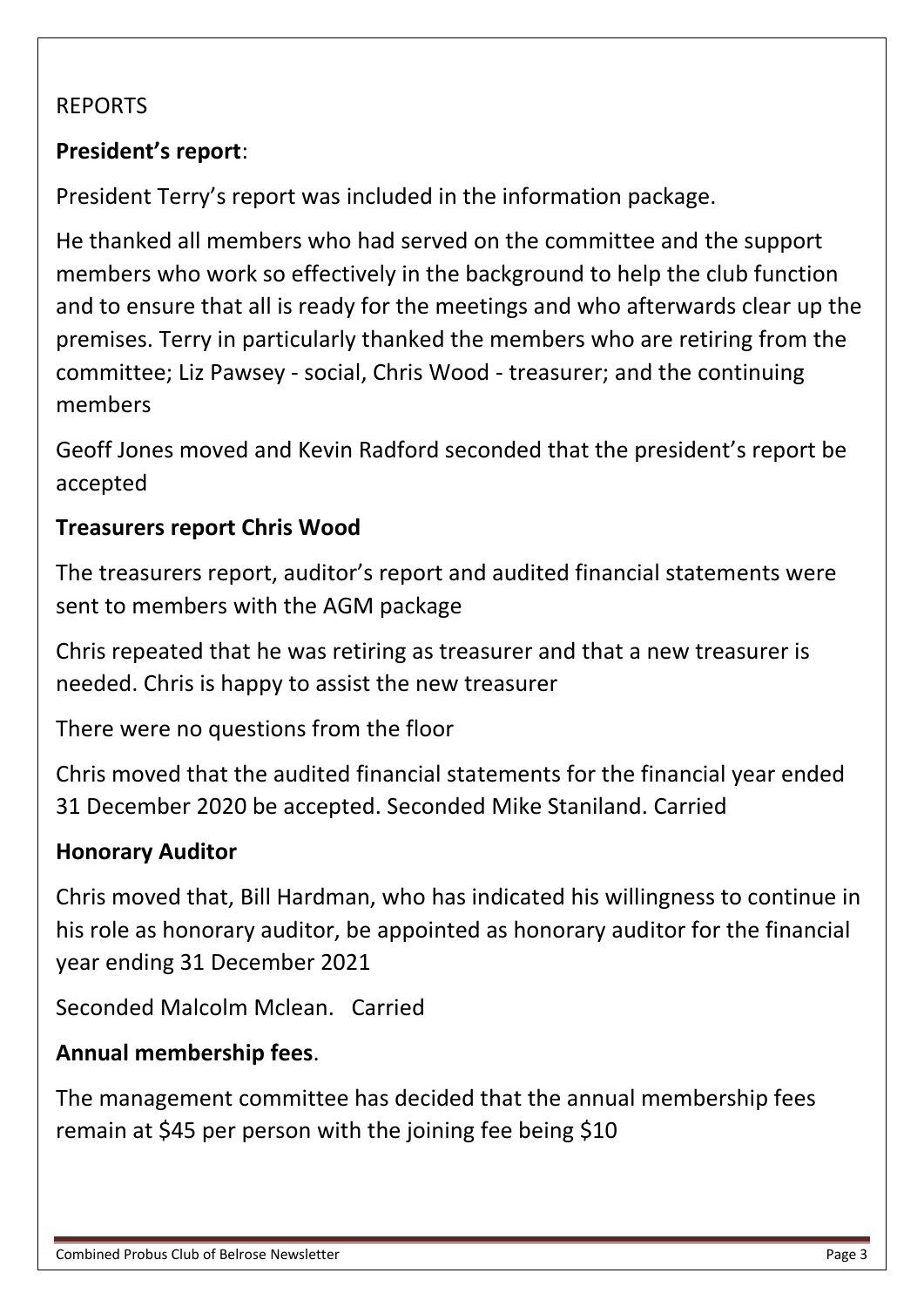## **Election**

President Terry announced that in accordance with clause 4b of the constitution all management committee positions be vacated. He asked Mike Gibbs, the returning officer to be chairman of the meeting for the purpose of the election of a new management committee for the 2021/2022 year

The secretary has received nominations for the following positions:

- President Terry Stewart
- Vice President no one
- Secretary Geoff Jones
- Treasurer No one
- Assistant Secretary Malcolm Mclean
- Assistant Treasurer Chris Wood
- Entertainment Officer Warwick Brady
- Guest Speaker Officer Jan Staniland
- Membership Officer Tony Lovett
- Newsletter Editor Jenny Jones
- Social Officer Margaret Lovett
- Tours and Outings Officer John Robinson
- Welfare Robyn Wood

It is noted that nominations have not been received for Vice President and Treasurer

The returning officer Mike Gibbs declared the nominees duly elected

Mike then handed the chair back to President Terry

The new committee was introduced to the membership

Support Officers:

- Art Appreciation and Historic Walks John Robinson
- Auditor Bill Hardman
- Hospitality Jane White, Barbara Moxham, Jenny Jones
- Movie Group Gloria Attwooll
- Reception Warren Needs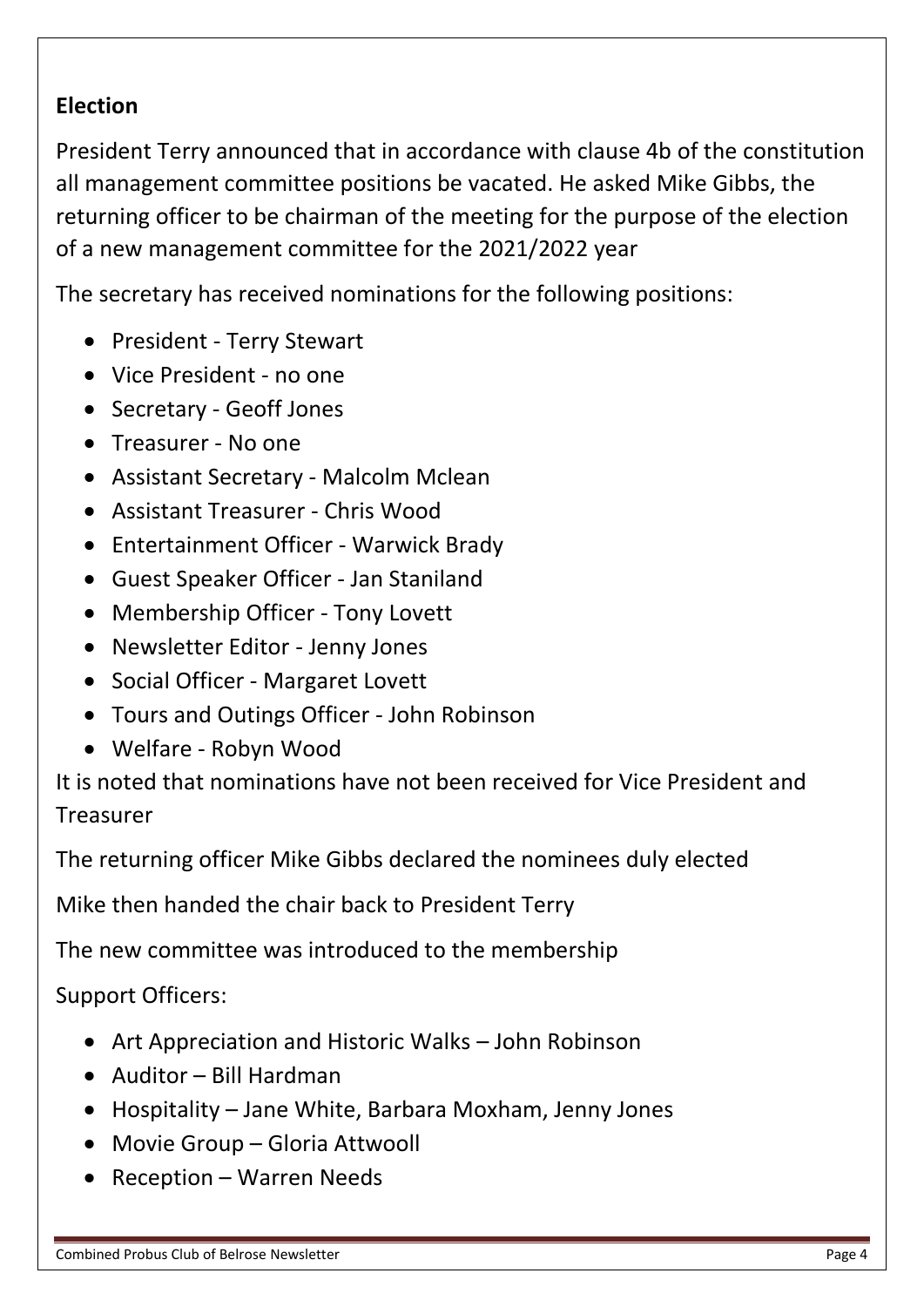- Room set-up and roster Rob Murphy
- Walking Group Helen Miles
- Website Administration Ross Swadling
- Wine Appreciation Mike Staniland
- Wrap with Love Margaret Hobson

Certificates of appreciation were presented to Cherry Robinson and Liz Pawsey.

## **General Business**

None

The 15th Annual General Meeting is scheduled for Thursday 10th March 2022 at the Uniting Church, 2 Morgan Road, Belrose

We hope you will all be there. Keep safe and well

Meeting Closed 10.58am

**Signed** 

**…………………………………………………….**

**Terry Stewart, President**

**Date………………………………………………**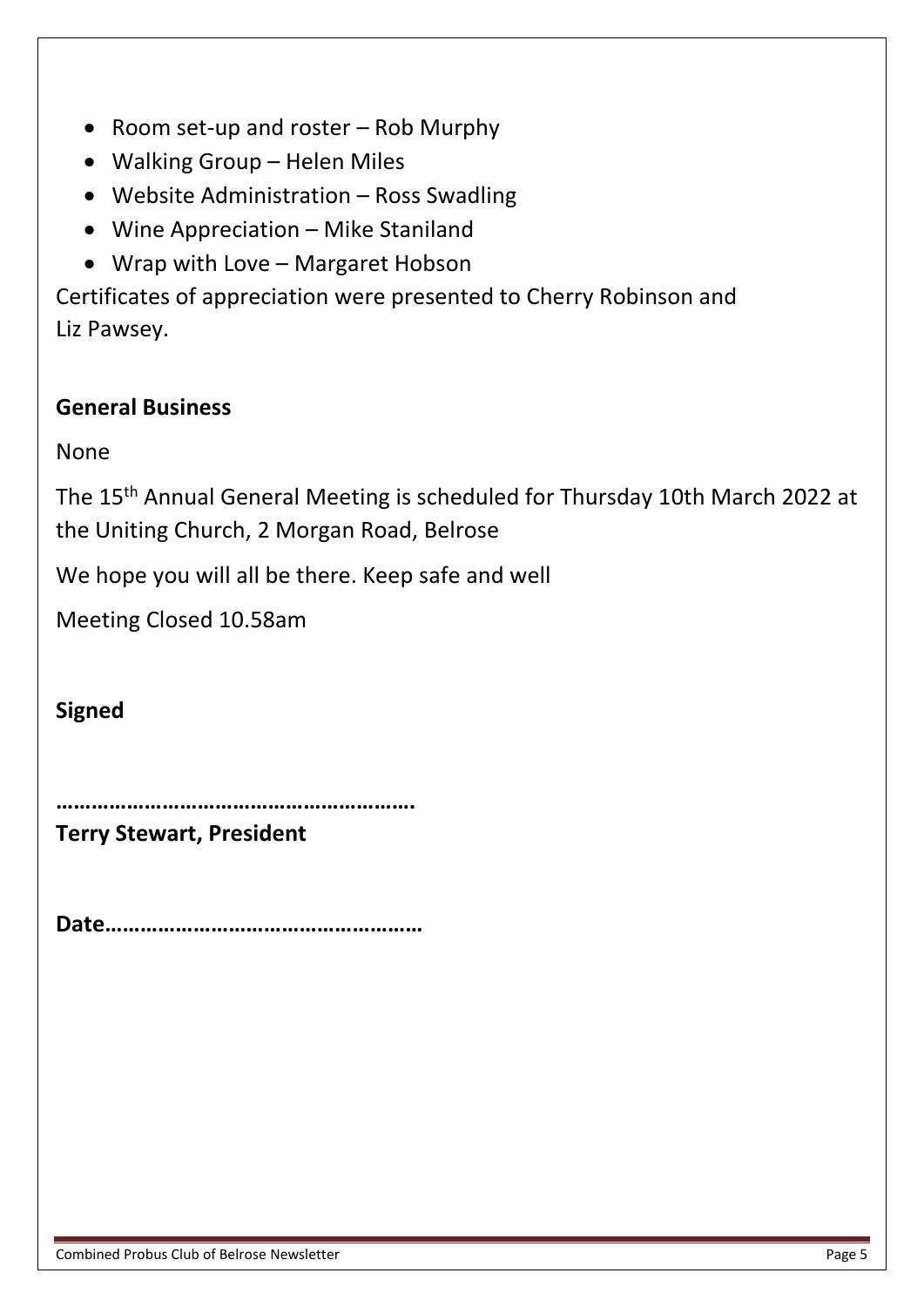## **COMMITTEE MEMBERS 2021/2022**

President Terry Stewart Past President Cherry Robinson Vice President Liz Pawsey Secretary Geoff Jones **Treasurer** Acting Treasurer Mike Staniland Assist. Secretary Malcolm McLean Entertainment Warwick Brady Guest Speaker Jan Staniland Membership Tony Lovett Newsletter Jenny Jones Social Margaret Lovett Tours/Outings John Robinson Welfare Robyn Wood \_\_\_\_\_\_\_\_\_\_\_\_\_\_\_\_\_\_\_\_\_\_\_\_\_\_\_\_\_\_

## **CLUB SUPPORT 2021/2022**

| Art Appreciation/           |                                 |  |  |
|-----------------------------|---------------------------------|--|--|
| <b>Historic Walks</b>       | John Robinson                   |  |  |
| Auditor                     | <b>Bill Hardman</b>             |  |  |
| Coffee Mornings Jenny Jones |                                 |  |  |
| <b>Hospitality</b>          | <b>Jane White</b>               |  |  |
|                             | Barbara Moxham                  |  |  |
| <b>Movie Group</b>          | Gloria Attwooll                 |  |  |
| Reception                   | Warren Needs                    |  |  |
| <b>Walking Group</b>        | <b>Helen Miles</b>              |  |  |
| Website Admin.              | <b>Ross Swadling</b>            |  |  |
| Wine Apprec,                | <b>Mike Staniland</b>           |  |  |
|                             | Wraps with Love Margaret Hobson |  |  |

#### **CONTACTS**

\_\_\_\_\_\_\_\_\_\_\_\_\_\_\_\_\_\_\_\_\_\_\_\_\_\_\_\_\_\_\_

|               | President: Terry Stewart       |                                 | 0402 980 374 |
|---------------|--------------------------------|---------------------------------|--------------|
|               | Secretary: Geoff Jones         |                                 | 0412 420 213 |
| Treasurer:    |                                |                                 |              |
|               | Newsletter Editor: Jenny Jones |                                 | 0405 310 537 |
| Club Website: |                                | http://www.belroseprobus.org.au |              |
|               |                                |                                 |              |

The Combined Probus Club of Belrose Newsletter is Private and Confidential and is for Probus use only. It is not to be used for any other purpose.

## **2022 MEETING DATES**

\_\_\_\_\_\_\_\_\_\_\_\_\_\_\_\_\_\_\_\_\_\_\_\_\_\_\_\_\_\_\_

## **General Meetings - Thursdays 10am**

13 January 10 February 10 March (AGM) 14 April 12 May 09 June 14 July 11 August 08 September 13 October 10 November 08 December

## **Committee Meetings -Thursday 9am**

27 January 24 February 24 March 28 April 26 May 23 June 28 July 25 August 22 September 27 October 24 November No meeting in December

#### **CASUAL COFFEE MORNINGS.**

Jenny Jones 0405 310 537

Due to the low numbers of members attending these coffee mornings our Committee has decided to suspend this event for the time being.

\_\_\_\_\_\_\_\_\_\_\_\_\_\_\_\_\_\_\_\_\_\_\_\_\_\_\_\_\_\_\_

**Jenny Jones**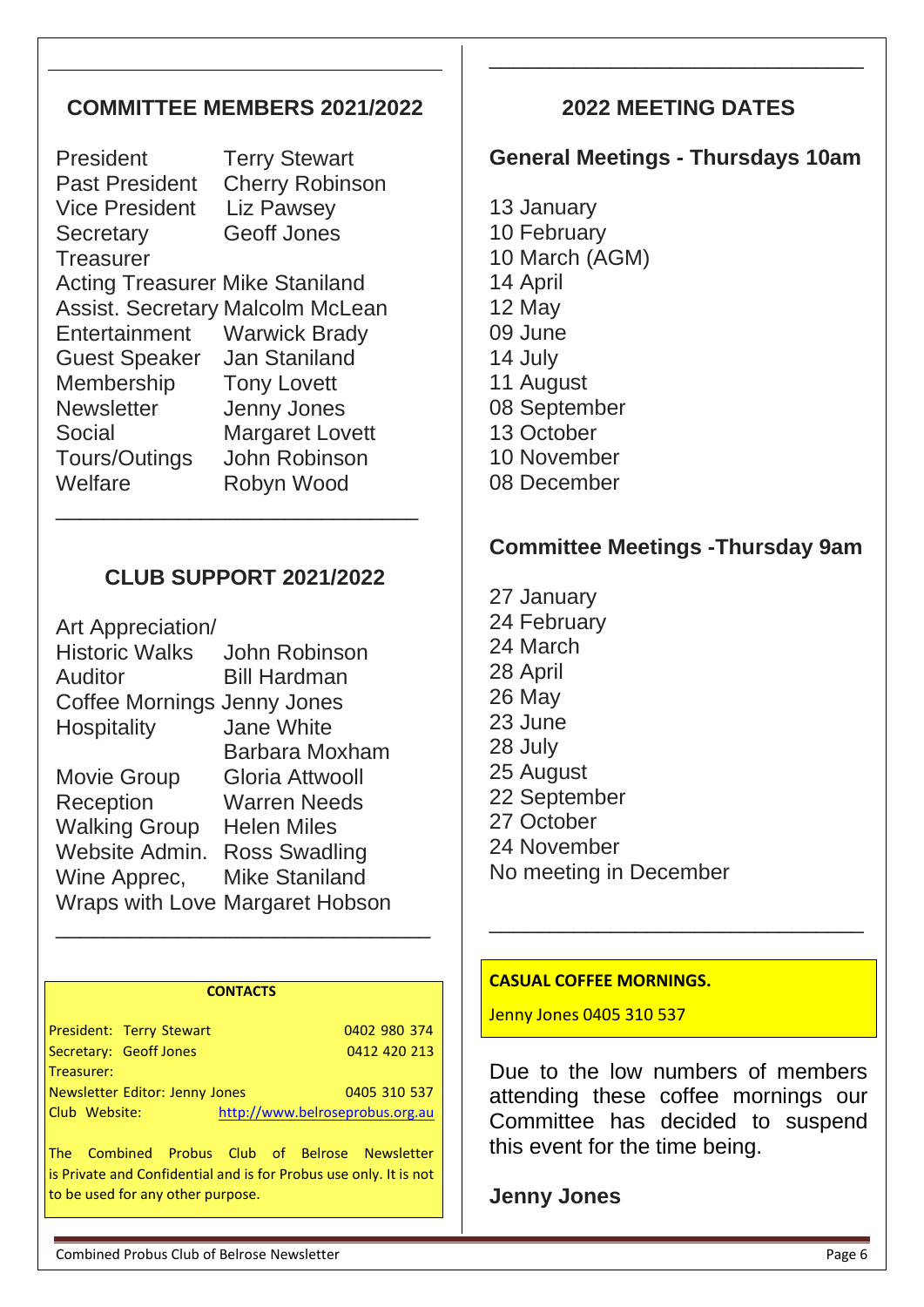#### **PAYMENT REMINDERS.**

**Preferred method of payment is EFT**. Please ensure that you include your surname and event name in the description section of your EFT payment. Print the "transaction receipt" and give one copy of it to the event organiser. Bank details are:

#### **Combined Probus Club of Belrose BSB: 032123 Account No: 325864**

If you need to pay in cash please place in an envelope for each event with your name on the front and give it to the event organiser. Separate payments in separate envelopes please.

**Preferably no cheques please.**

#### **MEETING ROOM SET UP**

We have a new room set up team for 2022 - Malcolm McLean & Les Bassett. As in the past this room set up will take place at 9.15am.

At the close of meetings we would however welcome one other volunteer to assist Malcolm & Les to speed up the checking & vacating of the premises (all lights, fans, doors, air conditioning, tables & chairs stacked etc).

So if any male member has the time & would kindly volunteer for a full year we would welcome him.

# **Cherry Robinson**

**(Mobile 0438 186 584)**

#### **MORNING TEA**

Jane White (9453 3114)

Barbara Moxham (0407 992 476)

Morning tea will be served at our February meeting.

#### **Volunteers**

A roster sheet will be available (next to the sign-in sheets) for volunteers to put their names down to help in the kitchen for future meetings.

**Morning Tea Roster**  10th February 2022

Barley Stewart Carol Worboys Merle Fox

Please arrive by 9.15am. Please contact either Jane White or Barbara Moxham if you are not able to attend.

**Jane White Barbara Moxham**

#### **ENTERTAINMENT**

Warwick Brady (0418 793 684)

- Our Entertainment Programme commences on **19th February 2022** at Glen Street for the show "**Australian and American Bandstand**". Our tickets are sold out. Thanks for your support.
- In March we are looking forward to the French Show **"Le New Paris Skies**" - the follow up to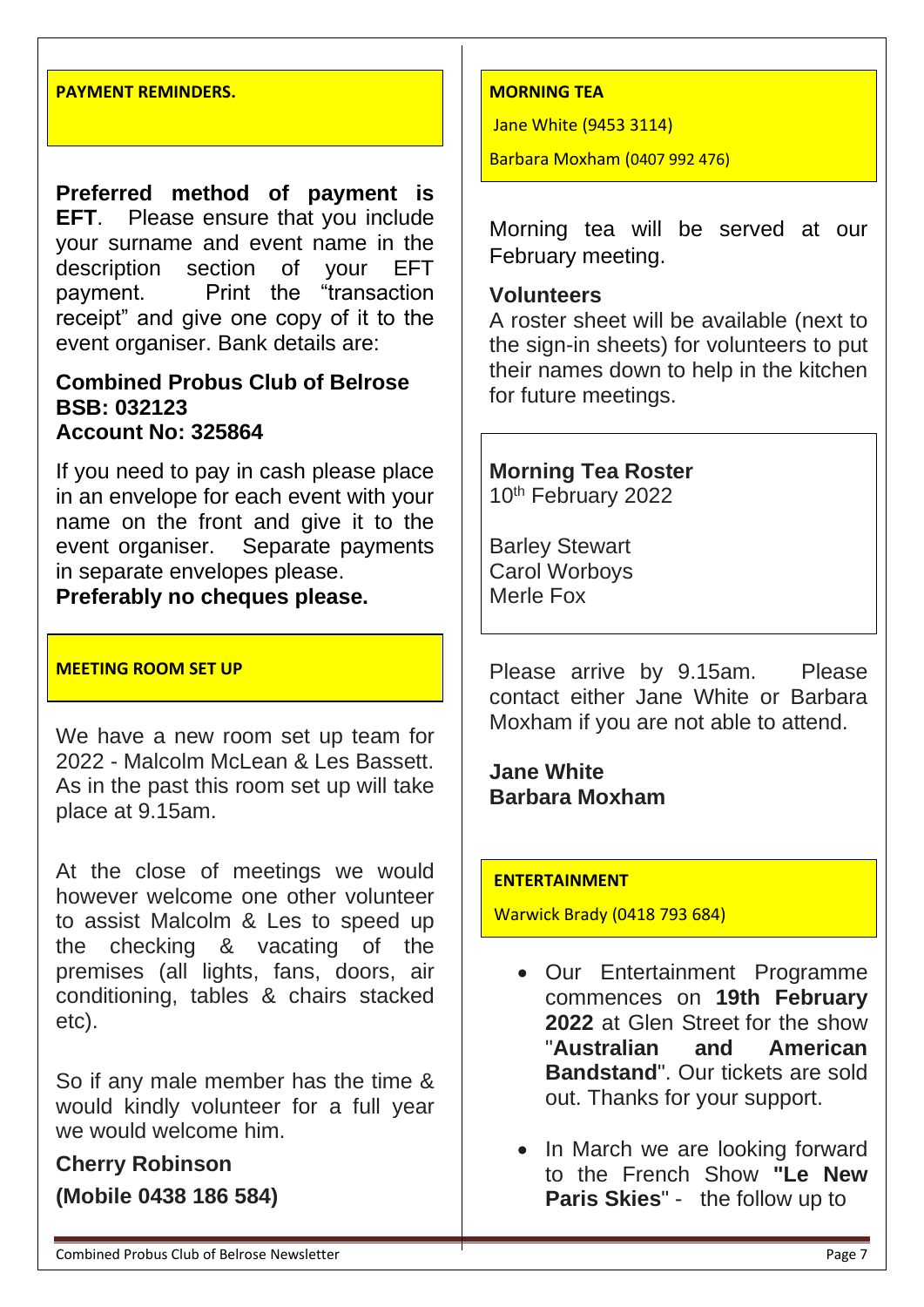the Piaf and Aznavour Show we all enjoyed last year. 37 tickets have been sold and paid for. The show on **14th March at 11.00am** again at Glen Street.

- Hopefully "**Music of the Night**" will go ahead on the **19th March 2022**. Fourth attempt. The whole 0f the Glen Street theatre is sold out.
- "**Wharf Revue**" follows and this year 42 tickets have been sold. How fortunate we are that the original cast decided to continue with their production and how lucky we are that they will be returning to Glen Street again. Our selected show is on **Thursday 24th March at 8.00pm**. Again all our tickets have been sold.

*Once again I must ask for the one Probus member who paid \$75.00 on the 3rd December 2021 to contact me. Our Bank Records show only the following:* 

\_\_\_\_\_\_\_\_\_\_\_\_\_\_\_\_\_\_\_\_\_\_\_\_\_\_\_\_\_\_\_

*TM 75 - No Name mentioned*

*I am assuming this money is for a ticket to the Wharf Revue. Please contact me ASAP.*

\_\_\_\_\_\_\_\_\_\_\_\_\_\_\_\_\_\_\_\_\_\_\_\_\_\_\_\_\_\_\_

• "**My Fair Laddies**" features Glenn Amer and Alison Claire Robertson. The show is on **Monday 4th April at 11.00am** at Glen Street. We will enjoy the music of Lerner & Lowe including songs from My Fair

Lady, Camelot, Gigi, Brigadoon and Paint your Wagon to name just a few. I have 2 tickets only left @ \$30.00 to complete our booking.. Make your reservation with me ASAP.

- Like "Music of the Night" the show called **'The Everly Brothers & The Rock 'n' Roll Legends of the 50's and 60's** will finally take the stage on **Friday 22nd April at 8.00pm**. All 48 tickets allocated have been sold. Thanks for the support. I hope we all enjoy the show, we have waited such a long time.
- Another long awaited show is **9 - 5** which we initially hoped to see in 2020. At last this shown returns to the Capital Theatre Sydney and we have our booking for the **4th May**. All tickets have now been sold. This production features Marina Prior and Casey Donovan among others.
- All Probus Members I am sure, remember the brilliant presentation by Greg de Moore speaking amongst other things of the first Aboriginal Cricket Team who went to England over 150 years ago. This team including Johnny Mullagh amazed the English crowds with astonishing talent. They should have returned to Australia as celebrated heroes. Instead they came back to find the world they once knew was no longer there. **Black Cockatoo** is a new artistic collaboration between iconic Australian writer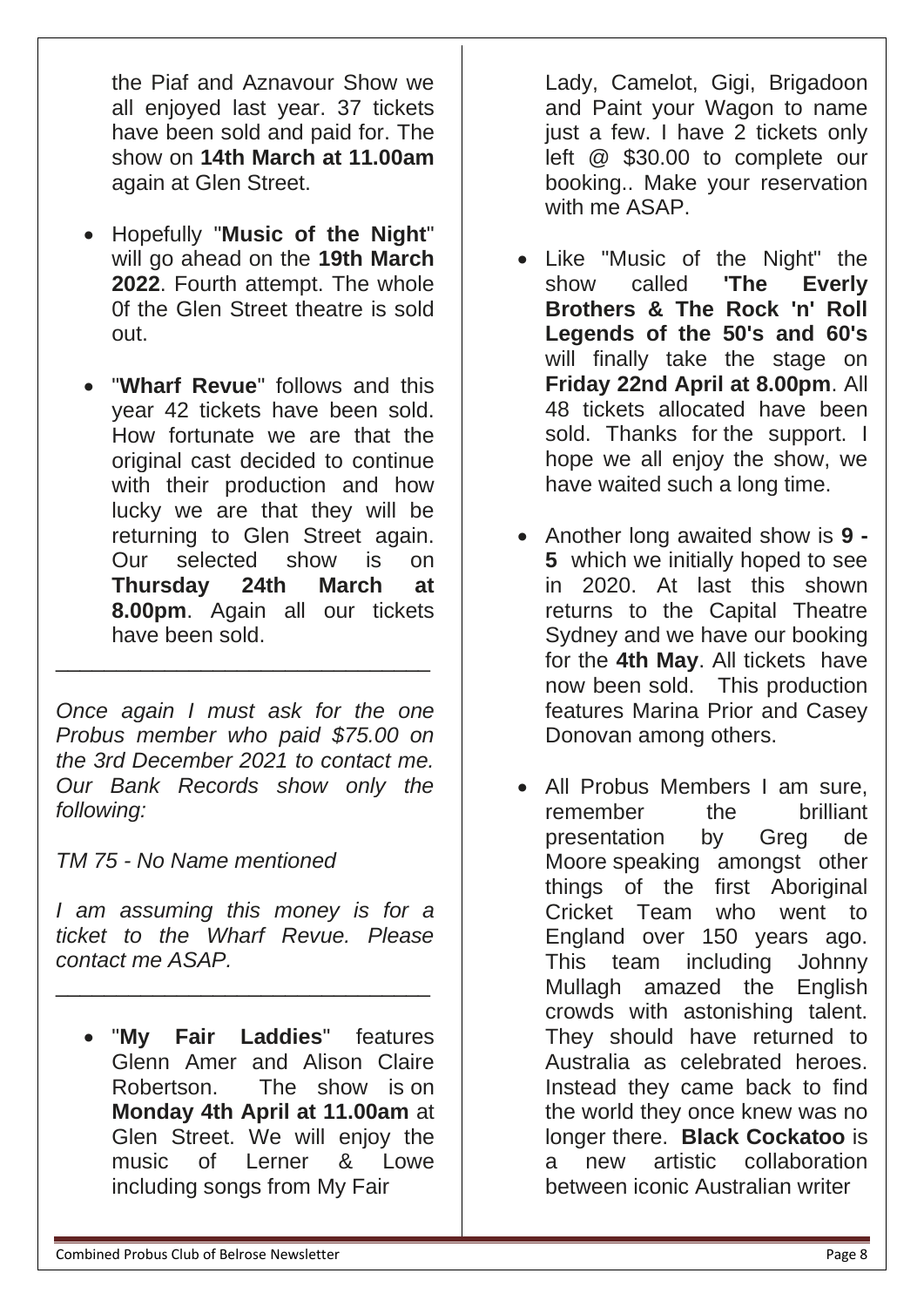Geoffrey Atherden (Mother and Son) and former Sydney Festival Artistic Director Wesley Enoch. Tickets for this show on **Thursday 12th May** are \$67.50 and bookings as soon as possible would be appreciated.

• Finally on **Saturday 16th July at 8.00pm** the very talented Mark Vincent will present his own show **The Impossible Dream.** Bookings are very heavy and reservations should be made as soon as possible. Tickets are \$69.90 each and payment will be due at our May Probus meeting.

Hopefully all shows will go ahead and if so we should have a very special year at the theatre in 2022.

## **Warwick Brady Entertainment Officer**

#### **GUEST SPEAKERS**

Jan Staniland (0409 455 652)

## **FEBRUARY GUEST SPEAKER**

Our February guest speaker is Kevin Murray who will be speaking on "The Evolutionary Origins of Humans" – as determined by the latest fossil and genetic evidence.

Kevin Murray is a local author who grew up on the Northern Beaches and is well known to Probus groups. This particular topic was recommended by some members of the Killarney Heights Probus Club. Kevin is well regarded as an interesting speaker.

## **JANUARY GUEST SPEAKER**

At our meeting on 13 January, Nigel Hubbard gave a very interesting account of Agatha Christie – well known for her murder mysteries.

His talk was entitled "To Ninevah on the Orient Express" and he added some interesting facts about the origins of the Orient Express journeys from Paris to Istanbul.

Nigel was introduced by President Terry and a vote of thanks was given by Barry Hackshaw.

**Jan Staniland Guest Speaker Coordinator**



**Guest Speaker Nigel Hubbard (seated) and Barry Hackshaw**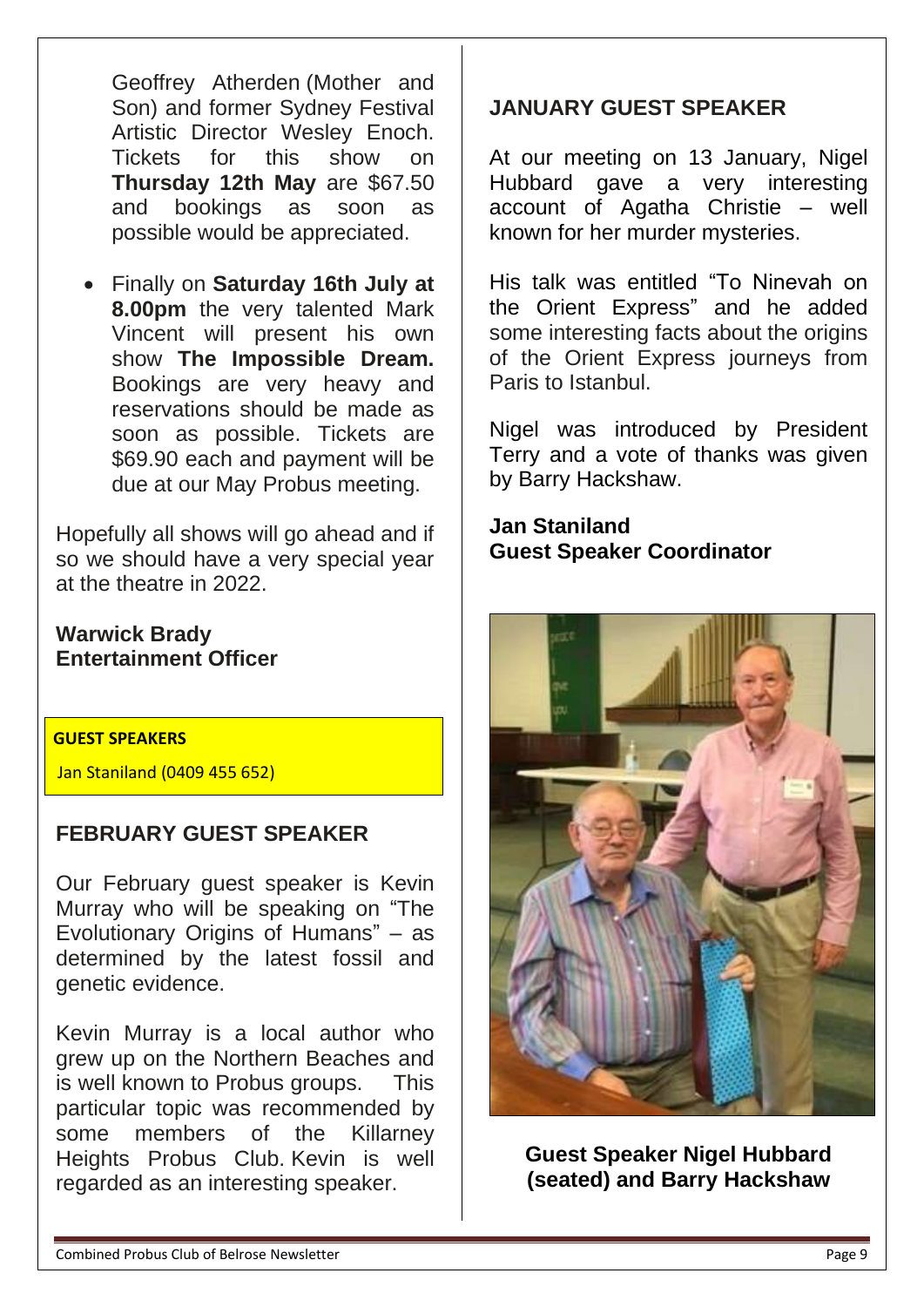#### **SOCIAL**

Margaret Lovett (0414 872 189)



It is difficult to ascertain what this year will bring for us, so I felt it prudent to defer any function for February this year.

- **Anniversary Lunch** Our anniversary lunch is booked for the **28th of July at Royal Motor Yacht Club** at Newport. Let's hope that we can fulfill that date.
- **Christmas Lunch** A booking and deposit for the Christmas lunch at our favourite venue has been made for **1 st December at Terrey Hills Golf Club.**

Further details will be forthcoming on social functions for the year at a later date.

## **Margaret Lovett Social Coordinator**

## **Lunch at Wakehurst Golf Club 20 January 2022**







**Yummy beautifully presented food**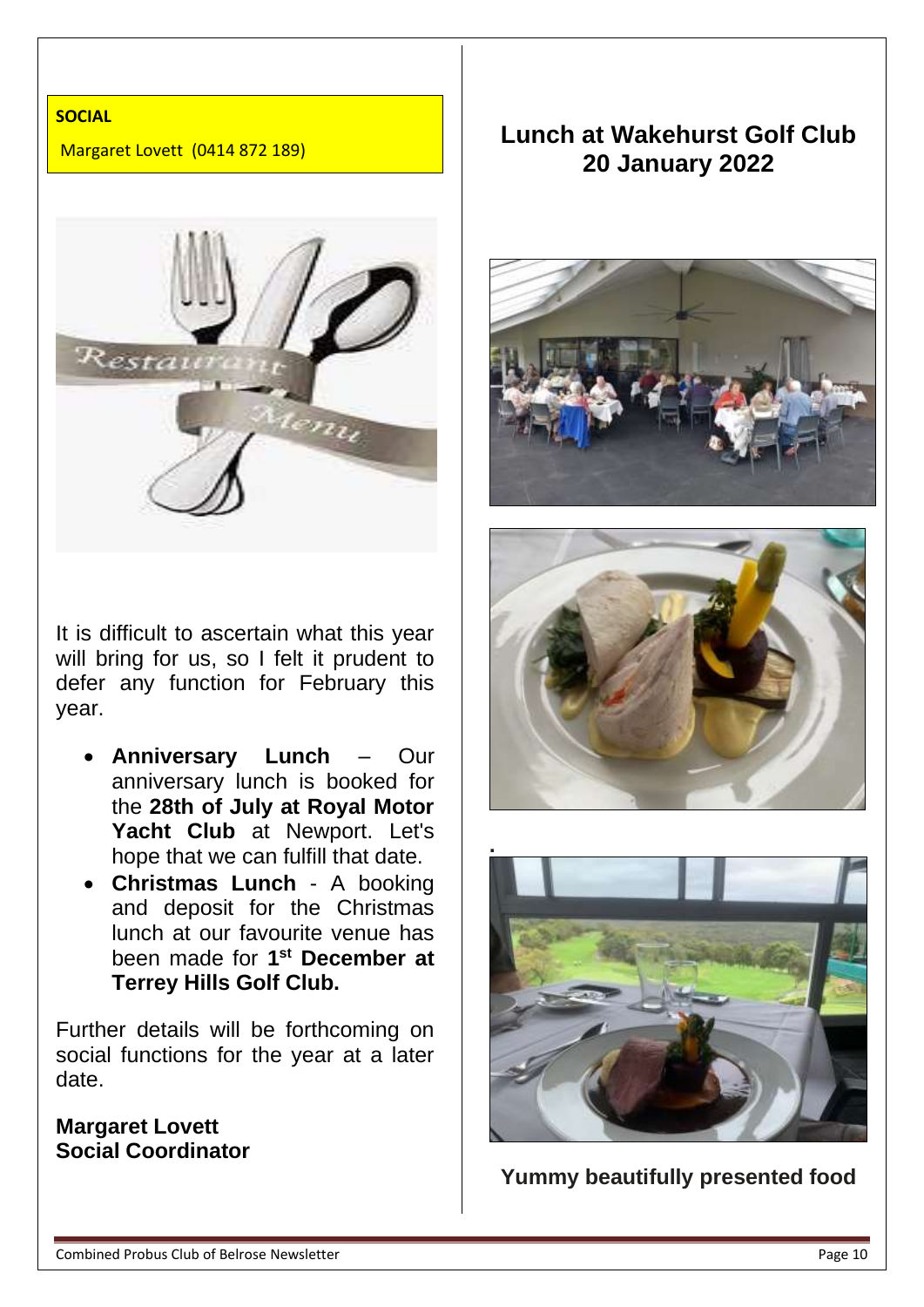

**Small visitor seen on the floor**



**Lucky door prize won by Miriam Brownlee**.



**Margaret and Terry enjoying the view**.

#### **TOURS AND OUTINGS**

John Robinson (0438 456 808)

Following very low registrations for the three outings we had hoped to hold in February, March and April (Club picnic, a visit to western Sydney Zoo & a planned bus trip to Kensington with lunch at South Sydney Juniors) and the understandable hesitancy members to mingle in the Covid world we have decided to cancel them for now and hopefully schedule the outings for later in the year.

**John Robinson Tours Organiser**

#### **WALKING GROUP**

Helen Miles (0407 078 963)

Due to the uncertain Covid situation at present we have not made final decisions on the locations for our walks during 2022.

The first ones for the year, restrictions allowing, will be to drive to places in our area and details will be announced at meetings and in emails.

As usual the walks will all be held on the last Friday of each month, February to November and hopefully coffee breaks will be en route with perhaps lunch at the conclusion of some. Our usual end of year walk in November will be planned with lunch afterwards. The dates for the walks are:-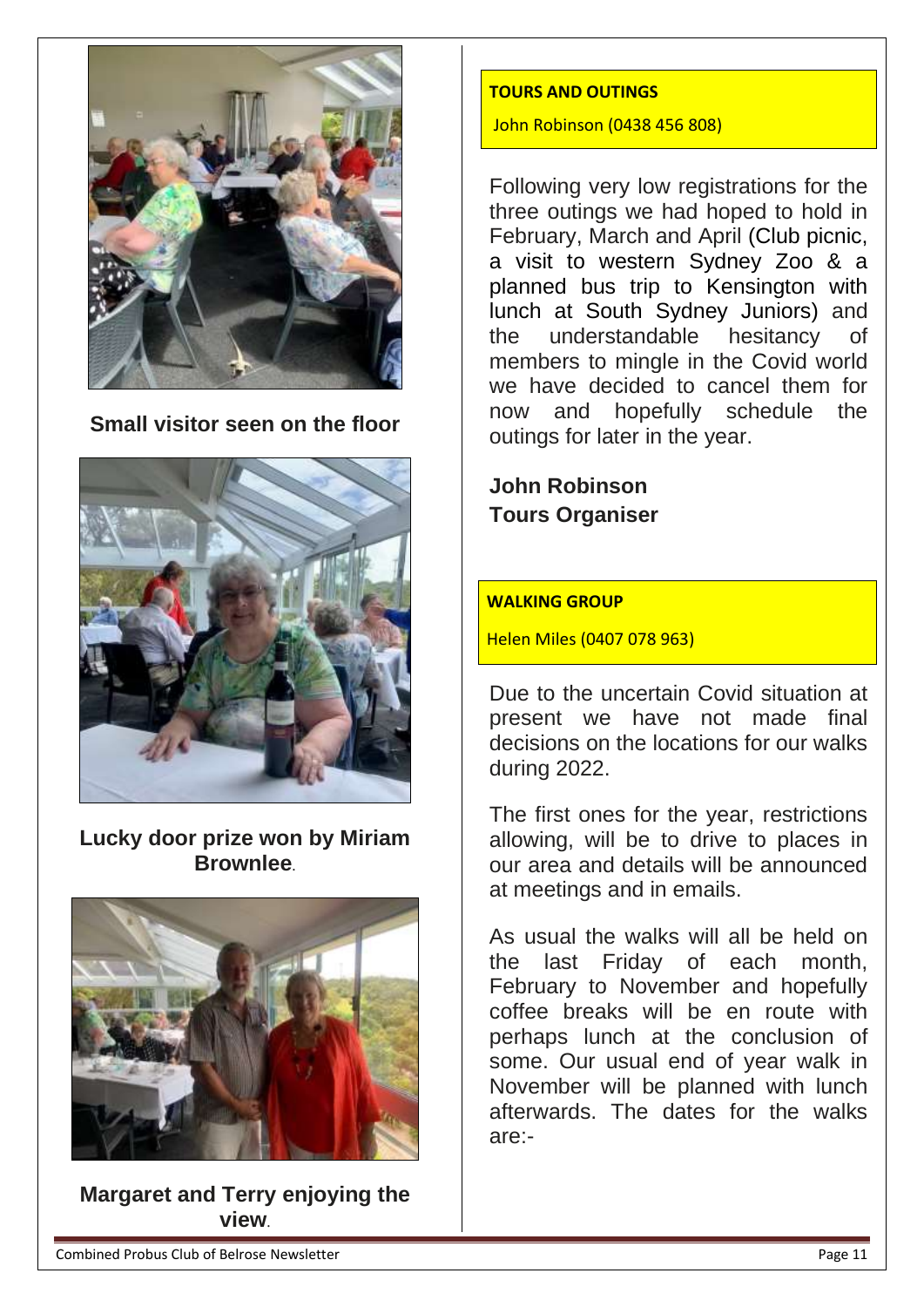## **Helen Miles**

#### **WRAPS WITH LO**VE

Margaret Hobson (0416 090 140)

Since our last item in the January Newsletter we have increased our overall total by 20 to 1,137 which is a fantastic effort by our Probus members and their friends.

I have been told that we will be sending some Wraps to Tonga when it is practicable to do so.

Shown below are some we have handed over

## **Margaret Hobson**